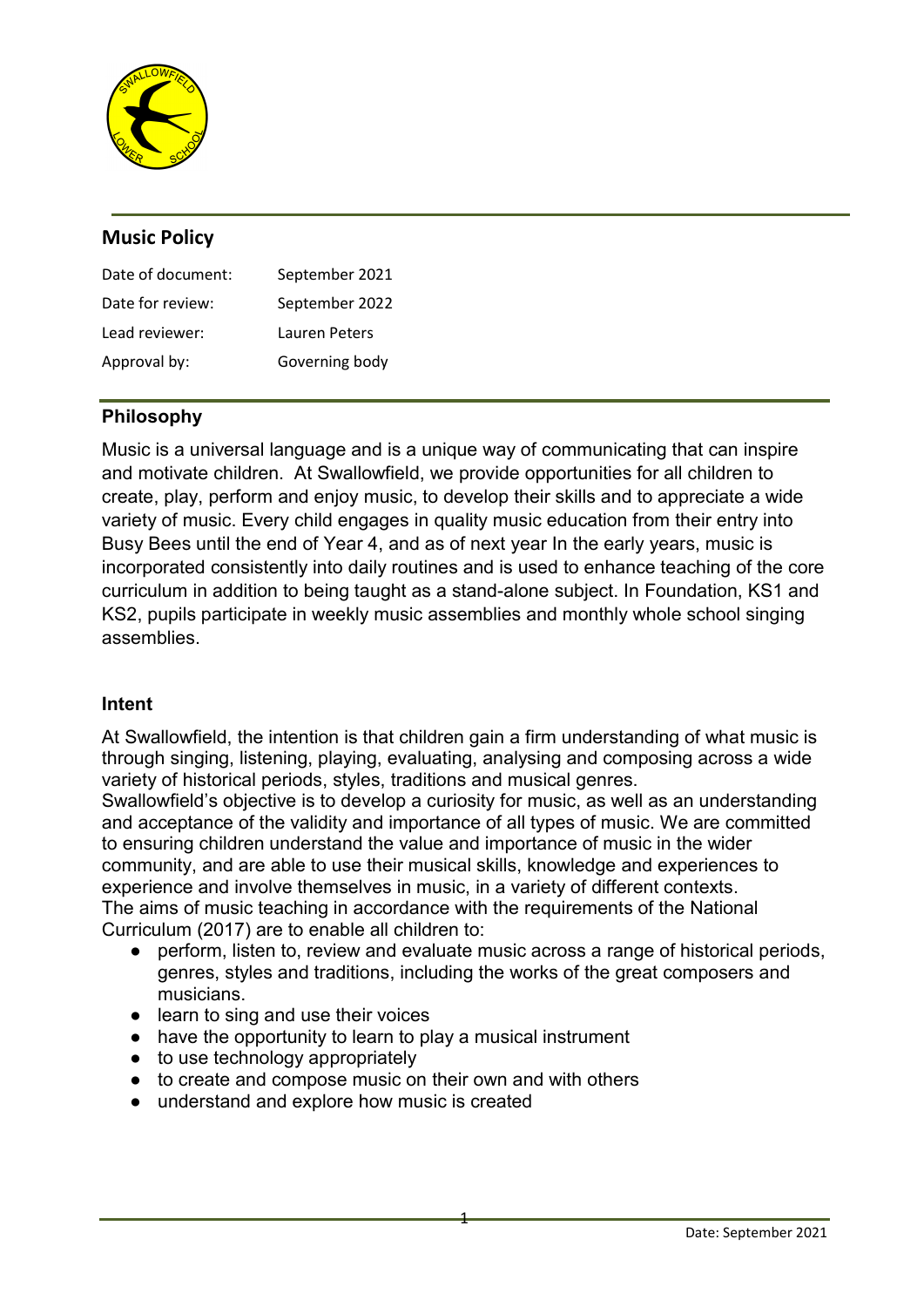#### Implementation

We aim to make music an enjoyable learning experience and encourage children to participate in a variety of musical activities. Music is incorporated weekly into our timetables from Foundation up to Year 4 and follow the online Charanga Music Scheme. Through the scheme, all children will be able to play the glockenspiel with confidence by the end of Year 4.

We provide opportunities for all children to sing and to listen to and appreciate different styles and genres of music. We teach them the skills of recognizing and commenting on pulse, pitch, rhythm, timbre, dynamics and texture in music. We provide opportunities for children to work with others to make music and show how individuals compose and organise music. We also begin to teach them some of the features of musical notation and to develop and understanding of the history of music.

## Additional Music Teaching

Children are offered to opportunity to learn to play an instrument with a peripatetic music teacher. Parents who want their children to participate fund the cost of the lessons.

## Impact and Assessment

The impact of high quality music teaching throughout the school will result in confident singers, musicians and composers by the time the children reach the end of Year 6. Music will help develop an understanding of culture and history, both in relation to students individually, as well as ethnicities across the world. Children at Swallowfield are able to enjoy music as listeners, creators and performers and experience enjoyment in music which they can continue to embrace in their lives in the future.

Teachers assess children's work in music at Swallowfield by making informal judgements as they observe them during lessons. Teachers also complete a short evaluation sheet for each music lesson taught via the Charanga music scheme. Additional evidence may be gained during school performances or other relevant events, and may be presented in the form of recordings or photographs. Assessment against the National Curriculum allows us to consider each child's attainment and progress against expectations.

## More Able

This will be achieved through a variety of means, including:

- Differentiated group tasks.
- Differentiation by outcome.
- Extension tasks as appropriate.
- Opportunity to showcase musical talent.